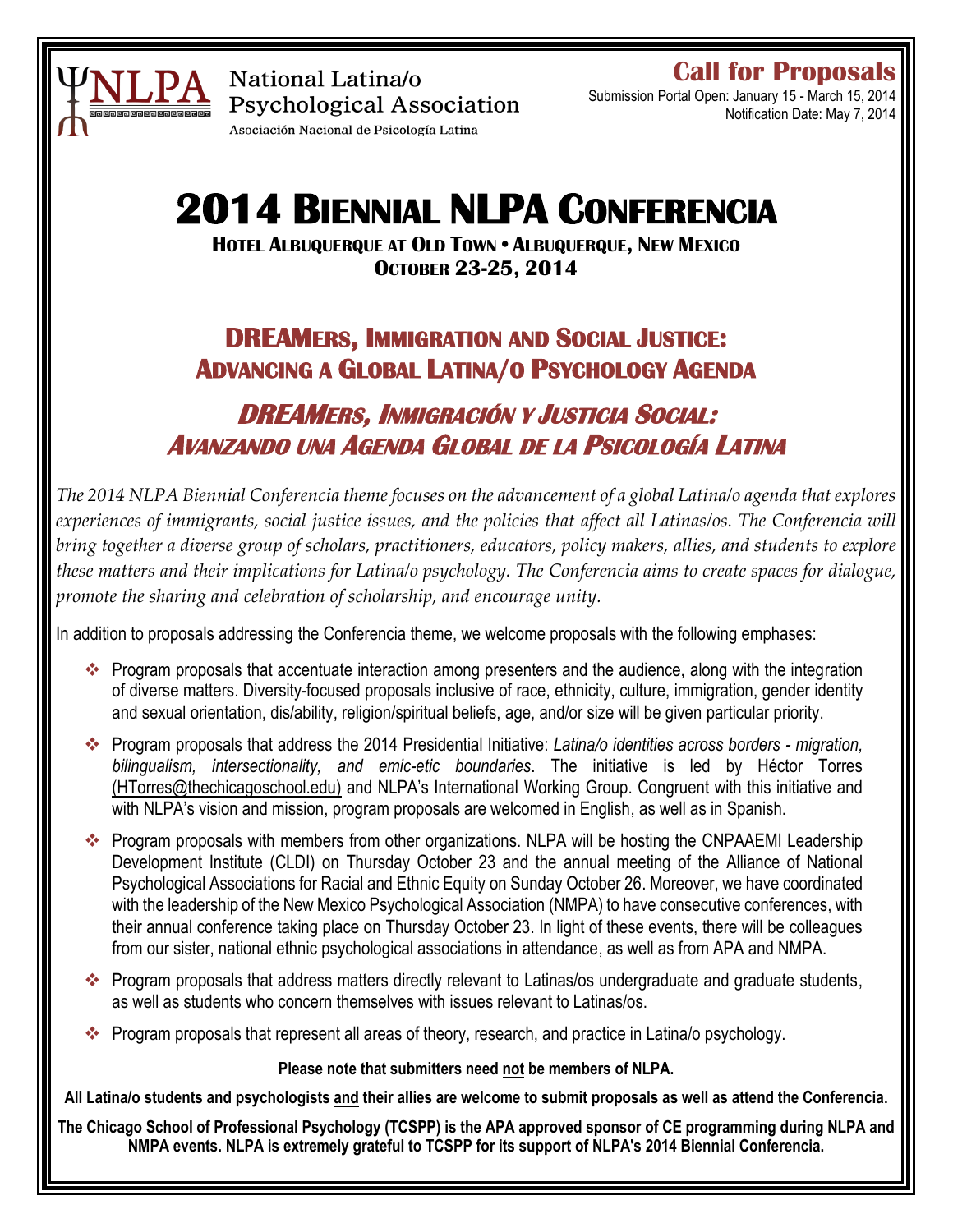### **INSTRUCTIONS FOR PREPARING PROGRAM SUBMISSIONS**

NLPA and its Biennial Conferencia seek to create, maintain, and promote an inclusive and welcoming environment that honors and celebrates racial, ethnic, cultural, immigration, gender, sexual, dis/ability, religion/spiritual beliefs, age, and size diversity. Program proposals must observe APA's inclusive, non-discriminatory style (please refer to APA's Publication Manual, 6<sup>th</sup> Edition, particularly pages 70-77).

To submit a proposal, please visit <http://convention2.allacademic.com/one/nlpa/nlpa14/>. The submission portal is open and the deadline for receipt of proposals is 11:59PM EST, March 15, 2014. Notification Date is May 7, 2014. **All presenters must register for the conference and pay registration fees by June 1, 2014.**

### **PROGRAM FORMATS**

- **→ Papers** focus on the author's/s' contribution to clinical practice, research, training, policy and/or theory as developed for formal presentation. Papers will be grouped with others based on topic similarity. We anticipate grouping up to four papers in 50 minute slots, resulting in 12 minutes per paper presentation.
- **Symposia** provide a forum for discussion, debate, and explication of diverse perspectives as they pertain to significant issues in Latina/o psychology. Symposia may be used to present practice, research, training, and/or policy themes. Proposers should allow significant time for discussion and audience participation. A symposium should be composed of no fewer than two (for the 50 minute option) or three (for the 80 minute option) separate presentations. A discussant may be included but is not required (Please specify, 50 minutes or 80 minutes on your proposal).
- **Roundtables** provide an alternative forum for discussion and debate of a specific issue. This format is especially appropriate for sessions in which the presenters' role is to facilitate the audience's exploration of the issue. One or more facilitators may lead a roundtable discussion (50 minutes).
- **Workshops** provide a means to teach new skills of relevance to the field. One or more instructors may teach a workshop (Please specify, 110 minutes or 170 minutes on your proposal).
- **Posters** focus on the presentation of the author(s) contribution to theory, research, training, policy, and/or practice through illustrative materials displayed on posters. Presenters are to remain with their posters during a specific time of the Conferencia so that viewers may have the opportunity to ask questions and exchange ideas (50 minutes).

### **DIRECTIONS**

To submit a proposal, please visit <http://convention2.allacademic.com/one/nlpa/nlpa14/> and follow the online instructions.

The following information must be provided:

- Format proposed (e.g., paper, symposium, etc.)
- Title of presentation (15 word maximum)
- Abstract
	- *Papers:* 300-500 words
	- *Symposia:* 150 word general summary, plus 300-500 word summary per presentation
	- *Roundtable Discussion:* 300-500 words
	- *Workshop:* 300-500 word summary of the learning activities planned, the outcomes to be produced, and a clear timeline of training activities.
	- *Posters:* 300*-*500 words
- $\triangleright$  Three learning objectives (except posters)

## **GUIDELINES**

Please have all required information collected before logging on and have all first authors create an account before you submit your proposal. Please allow approximately 30 minutes to complete the proposal online; you may edit or add to your proposal at any time up until the due date of **March 15, 2014**. If you are submitting a proposal for a symposium, it is strongly recommended that all abstracts be entered by just one person. Be sure to have all information, including complete, up to date contact information and accurate email addresses for all authors before beginning the process. You will be notified by e-mail that your proposal was received. All proposals will receive masked reviews by at least two reviewers. First authors will be notified via e-mail on or about May 7, 2014, regarding acceptance. **Note:** One individual should not submit more than two proposals as first author and no more than four presentations (including roles as moderator, discussant, or co-author) altogether. **CE Program Eligibility:** Accepted proposals that will be considered for CEs will require presenters to provide additional documents shortly after notification of acceptance. **Equipment:** LCD projector will be provided. Please bring your own computer.